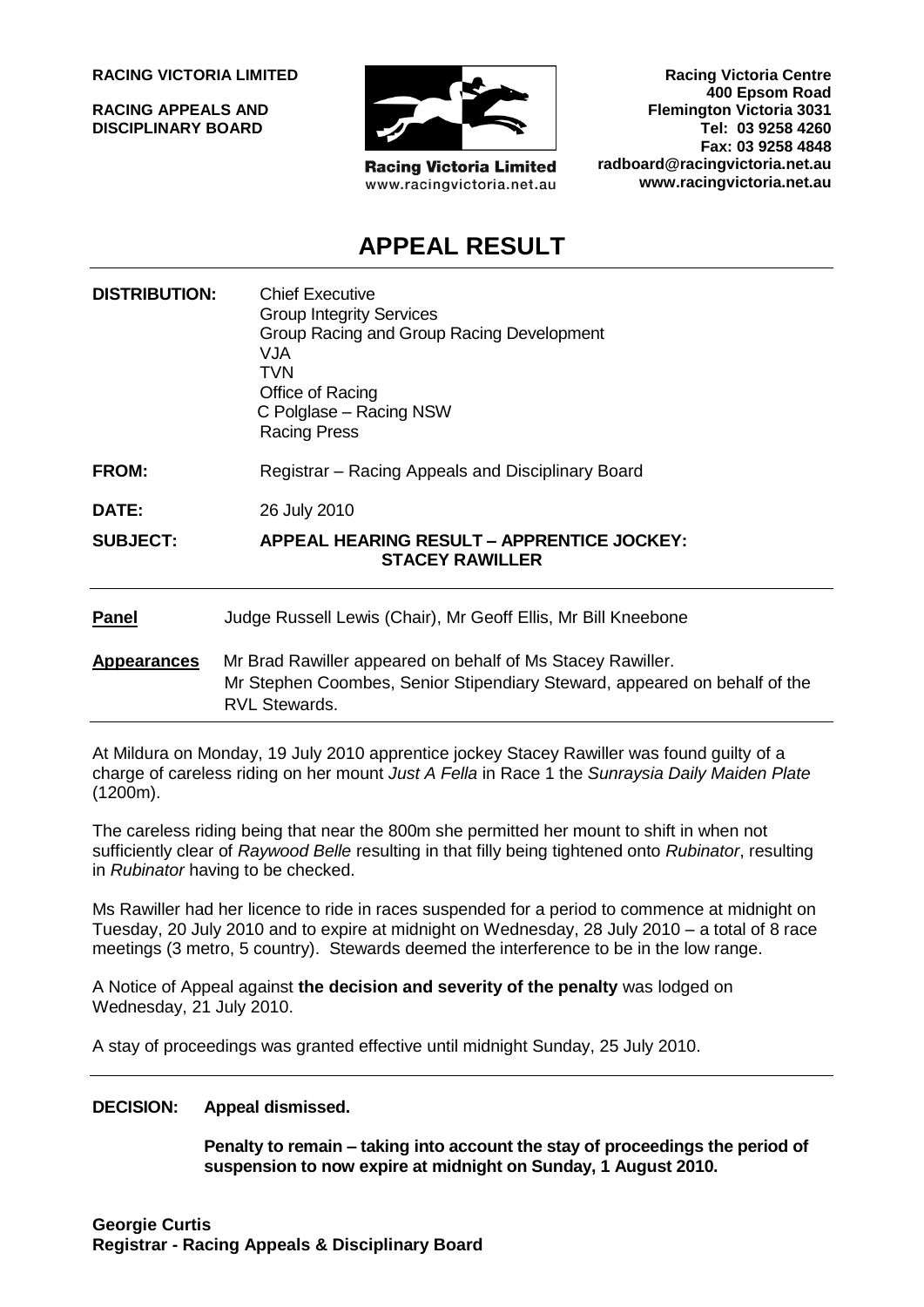# **TRANSCRIPT OF**

## **PROCEEDINGS**

## **RACING APPEALS AND DISCIPLINARY BOARD**

\_\_\_\_\_\_\_\_\_\_\_\_\_\_\_\_\_\_\_\_\_\_\_\_\_\_\_\_\_\_\_\_\_\_\_\_\_\_\_\_\_\_\_\_\_\_\_\_\_\_\_\_\_\_\_\_\_\_\_\_\_\_\_

**HIS HONOUR JUDGE R.P.L. LEWIS, Chairman MR G. ELLIS MR W. KNEEBONE**

#### **EXTRACT OF PROCEEDINGS**

#### **DECISION**

## **APPRENTICE JOCKEY: STACEY RAWILLER**

#### **MELBOURNE**

#### **MONDAY, 26 JULY 2010**

MR S. COOMBES appeared on behalf of the RVL Stewards

MR B. RAWILLER appeared on behalf of the Appellant